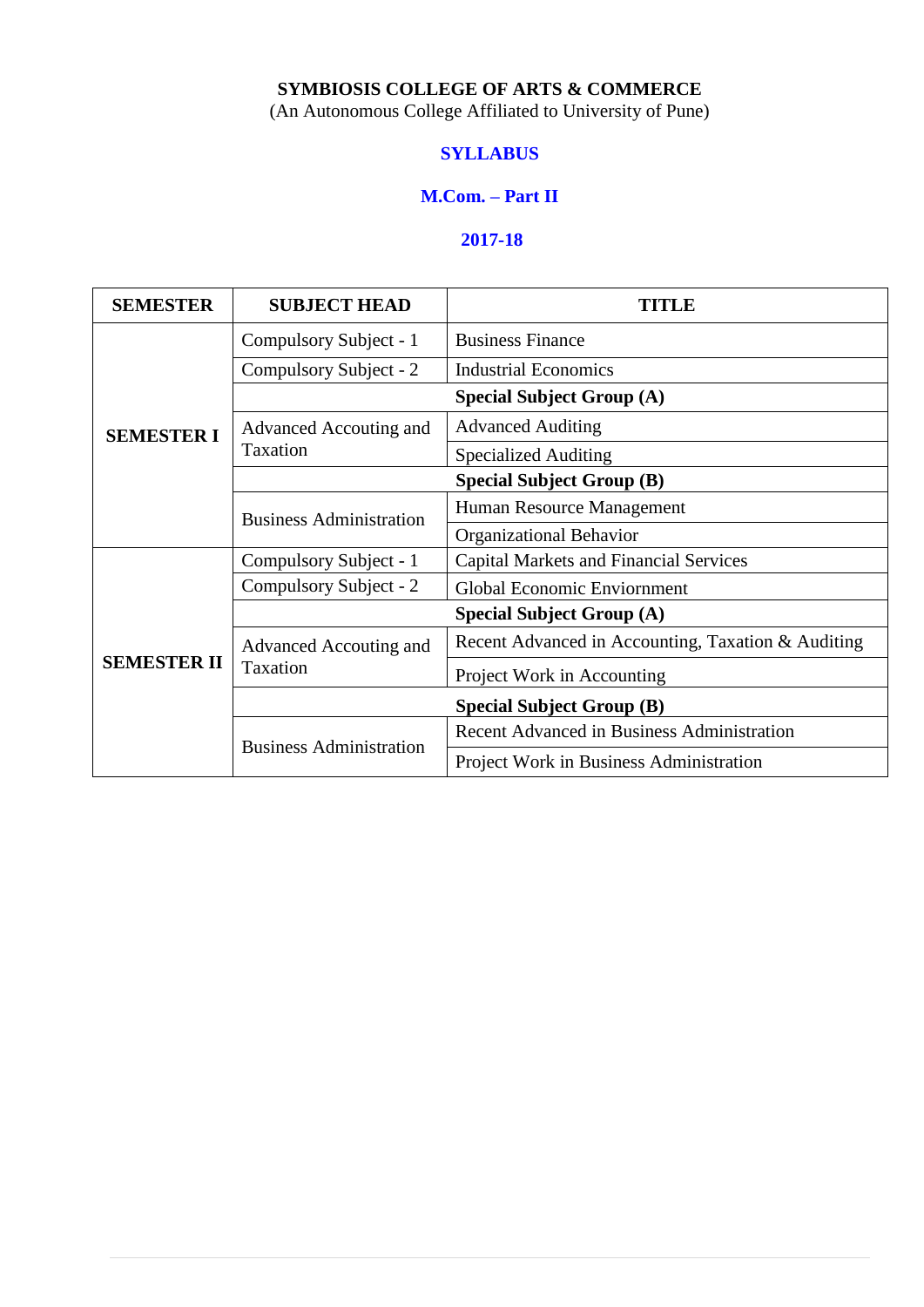## **BUSINESS FINANCE – SEM III**

| Unit                    | <b>Detailed Syllabus</b>                                                        | <b>Number</b>   |
|-------------------------|---------------------------------------------------------------------------------|-----------------|
|                         |                                                                                 | <b>of</b>       |
|                         |                                                                                 | <b>Lectures</b> |
| $\mathbf{1}$            | Title of Topic – Business Finance Contents – 1) Meaning, Objective, Scope,      | 10              |
|                         | importance and recent developments in Business Finance. 2) Functions of a       |                 |
|                         | Business Finance Manager 3) Changing Scenario of Business Finance - Mergers,    |                 |
|                         | <b>Amalgamations and Takeovers.</b>                                             |                 |
| $\overline{2}$          | Title of Topic - Time Value of Money Contents -RBI                              | <b>10</b>       |
|                         | 1) Need, Importance, Future & Present Value.                                    |                 |
|                         | 2) Changing Rate of RBI in present Scenario.                                    |                 |
| $\overline{\mathbf{3}}$ | Title of Topic - Strategic Financial Planning-                                  | <b>10</b>       |
|                         | 1) Meaning - Objective, Steps in Financial Planning.                            |                 |
|                         | 2) Estimating Financial Requirements.                                           |                 |
|                         | 3) Capitalization - Over Capitalization - Under Capitalization. Fair            |                 |
|                         | Capitalization.                                                                 |                 |
|                         | 4) Factors to be considered in determining Capital Structure of the Company.    |                 |
|                         | 5) Patterns of Capital Structure.                                               |                 |
| $\overline{\mathbf{4}}$ | Title of Topic - Corporate Securities and Sources of Long Term Finance -        | 10              |
|                         | 1) Ownership Securities - Equity Shares, Preference Shares, characteristics,    |                 |
|                         | advantages and disadvantages.                                                   |                 |
|                         | 2) Creditorship Securities - debentures, bonds fixed deposits etc. Procedure of |                 |
|                         | issuing debenture and bonds.                                                    |                 |
|                         | 3) Dividend Decision - Background of dividend policy, Measures of dividend      |                 |
|                         | policy, dividend yield                                                          |                 |
|                         | & its payouts, types of dividend.                                               |                 |
| 5                       | Title of the Topic – Contents – Short term finance and working capital.         | 10              |
|                         | 1) Characteristics.                                                             |                 |
|                         | 2) Sources - Trade Creditors, Bank Credit, Account Receivables, Working         |                 |
|                         | <b>Capital, Money Market Instruments.</b>                                       |                 |
| 6                       | Title of topic – Project Finance Contents –                                     | 10              |
|                         | 1) Meaning & Importance of Project.                                             |                 |
|                         | 2) Preparation of Project Reports.                                              |                 |
|                         | 3) Evaluation of Project & Audit.                                               |                 |
|                         | 4) Analysis - Technical, Commercial, Financial, Managerial, Economic.           |                 |
|                         | <b>Total Number of Lectures</b>                                                 | 60              |
|                         |                                                                                 |                 |
|                         |                                                                                 |                 |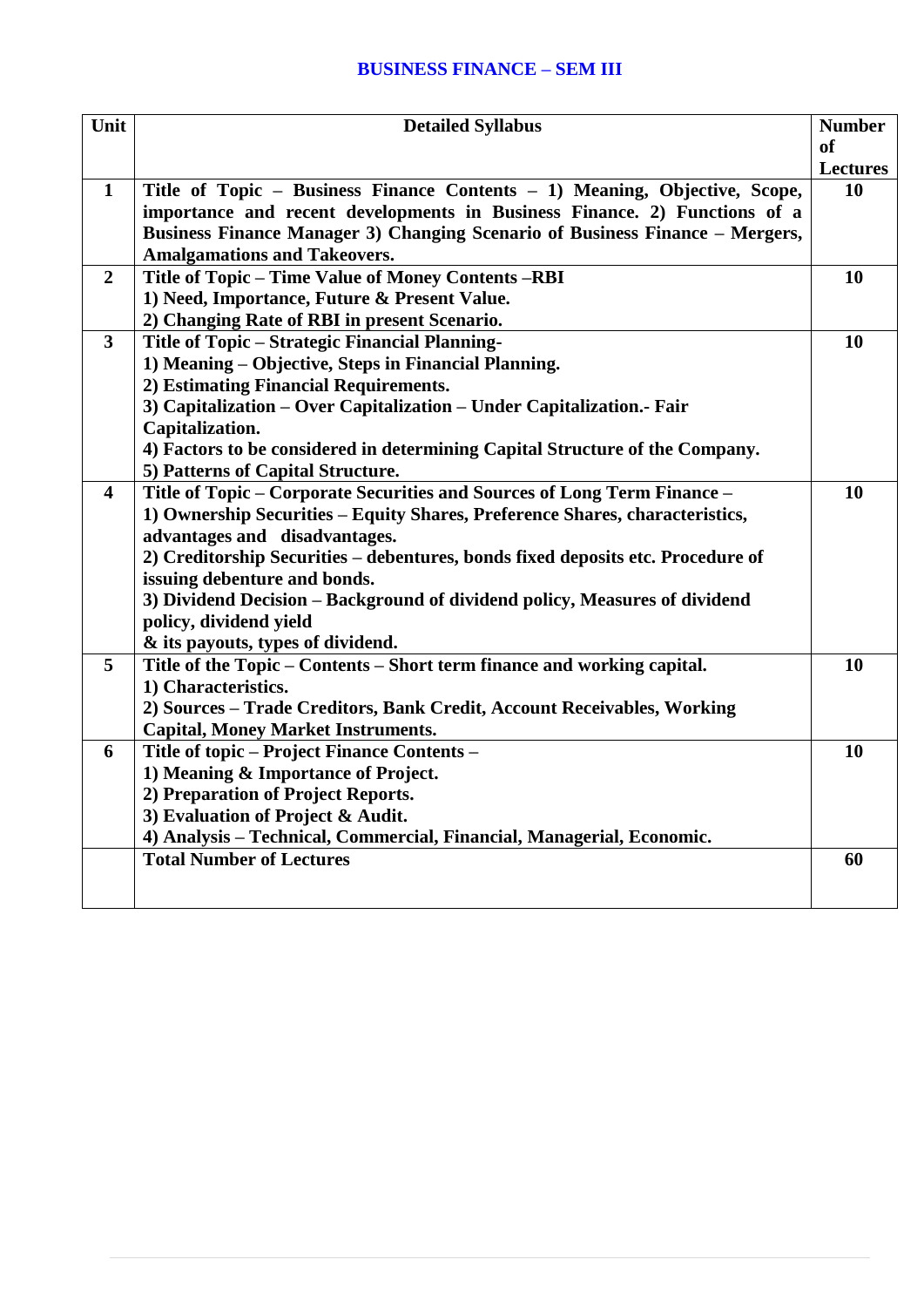#### **INDUSTRIAL ECONOMICS – SEM III**

|                         | <b>Detailed syllabus</b>                                                                         |                                               |
|-------------------------|--------------------------------------------------------------------------------------------------|-----------------------------------------------|
| Unit                    | <b>Contents of the syllabus</b>                                                                  | <b>Number</b><br><b>of</b><br><b>Lectures</b> |
|                         | Title of the topic : Introduction                                                                |                                               |
|                         | <b>Contents:</b>                                                                                 |                                               |
|                         | 1.1. Meaning and Scope of Industrial Economics.                                                  |                                               |
| $\mathbf{1}$            | 1.2. Need and significance of the study of Industrial Economics.                                 | 08                                            |
|                         | 1.3. Inter-relationship between Industrial Development and Economic                              |                                               |
|                         | Development.                                                                                     |                                               |
|                         | 1.4 Relation between Agriculture and Industries                                                  |                                               |
|                         | <b>Title of the topic: Theories of Industrial Location</b>                                       |                                               |
|                         | <b>Contents:</b>                                                                                 |                                               |
| $\boldsymbol{2}$        | 2.1 Factors influencing location of Industries.                                                  | 12                                            |
|                         | 2.2 Weber's theory of location.<br>2.3 Sargent Florence Theory of location.                      |                                               |
|                         | 2.4 Matrix theory of location.                                                                   |                                               |
|                         | <b>Title of the topic: Industrial Productivity</b>                                               |                                               |
|                         | <b>Contents:</b>                                                                                 |                                               |
|                         | 3.1 Productivity – Meaning and Measurement.                                                      |                                               |
| 3                       | 3.2 Factors affecting Industrial Productivity.                                                   | 10                                            |
|                         | 3.3 Comparative study of productivity between developed and developing                           |                                               |
|                         | Nation.                                                                                          |                                               |
|                         | 3.4 Measures required for improving productivity.                                                |                                               |
|                         | Title of the topic: Industrial Profile and Problems                                              |                                               |
|                         | <b>Contents:</b>                                                                                 |                                               |
|                         | <b>4.1 Market Structure and Ananlysis</b>                                                        |                                               |
| $\overline{\mathbf{4}}$ | 4.2 Private sector – large and small-medium enterprises. (SMEs)(MSME                             | 14                                            |
|                         | Act, 2006)                                                                                       |                                               |
|                         | 4.3 Public Sector – Role of Public Sector, Problems of Public Sector.                            |                                               |
|                         | 4.3 Special Economic Zones (SEZ) Role and Problems.                                              |                                               |
|                         | Title of the topic : Industrial Imbalance                                                        |                                               |
|                         | <b>Contents:</b>                                                                                 |                                               |
| 5                       | 5.1 Meaning of Industrial imbalance.<br>5.2 Need of balanced Regional Development of Industries. | 10                                            |
|                         | 5.3 Industrial imbalance – causes, and measures.                                                 |                                               |
|                         | 5.4 Comparision between Developed and Underdeveloped Nations                                     |                                               |
|                         | Title of the topic : Impact of Industrialization                                                 |                                               |
|                         | <b>Contents:</b>                                                                                 |                                               |
| 6                       | 6.1 Impact of Urbanization.                                                                      | 06                                            |
|                         | 6.2 Impact on Employment.                                                                        |                                               |
|                         | 6.3 Impact on Global Warming.                                                                    |                                               |
|                         | <b>Total Number of Lectures</b>                                                                  | 60                                            |
|                         | <b>Suggested Reference Books Books recommended</b>                                               |                                               |
|                         |                                                                                                  |                                               |
|                         | 1. S.C. Kuchal – Industrial Economy of India. 1981                                               |                                               |
|                         | 2. D.R. Gadgil - Industrial Evolution in India, Oxford.1948                                      |                                               |
|                         | 3. K.V. Sivayya and V.B.M.Das - Indian Industrial Economy, Chand and Co. Ltd. New Delhi          |                                               |

1999 Publishing House.

4. S.C. Kuchal – Major Industries in India, Chaitanya Publishing House, Allahabad.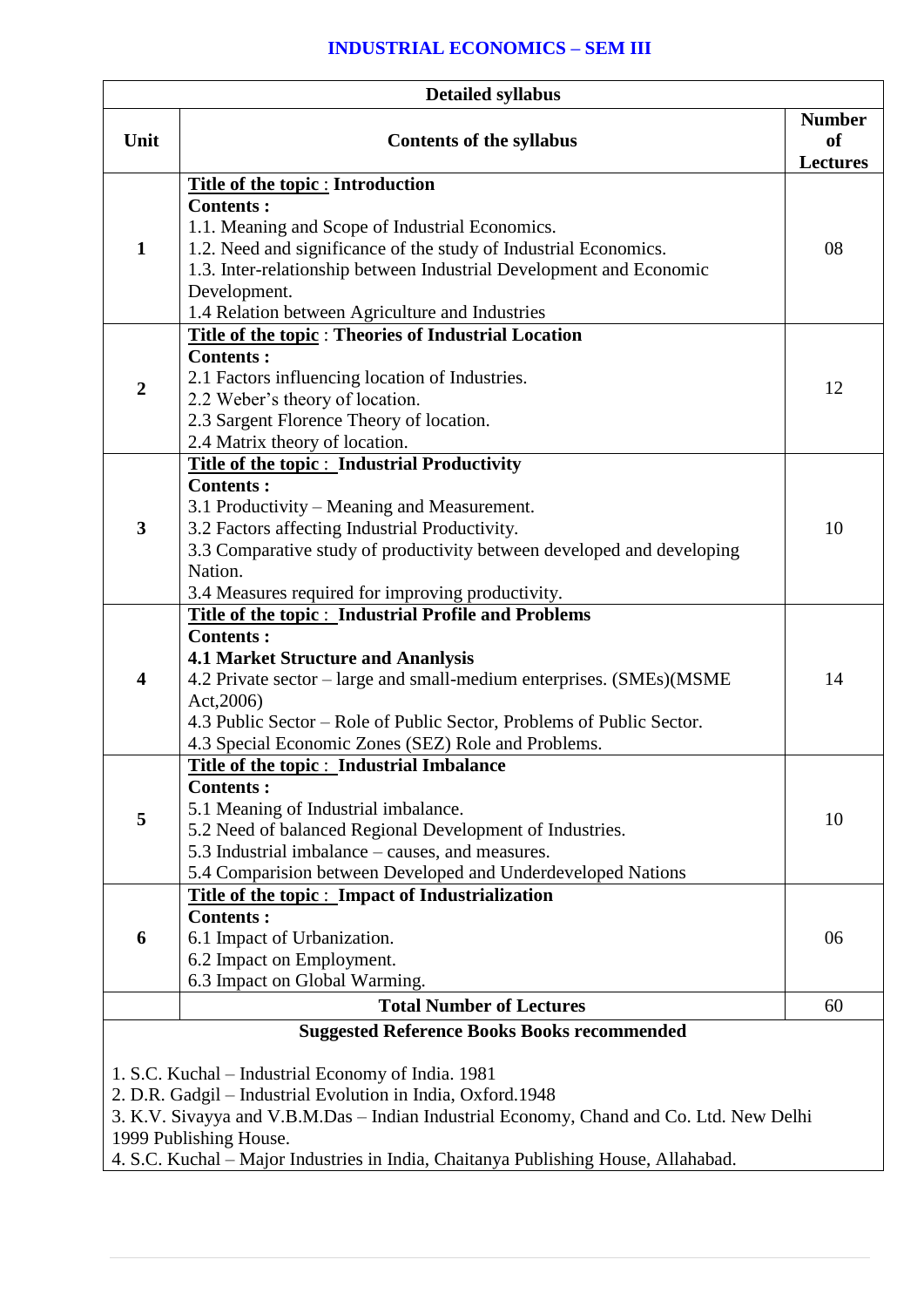| <b>Detailed syllabus</b> |                                                                                                                                                                                                                                                                                                                                                                                                                           |                            |
|--------------------------|---------------------------------------------------------------------------------------------------------------------------------------------------------------------------------------------------------------------------------------------------------------------------------------------------------------------------------------------------------------------------------------------------------------------------|----------------------------|
| Unit                     | <b>Contents of the syllabus</b>                                                                                                                                                                                                                                                                                                                                                                                           | <b>Number</b><br><b>of</b> |
|                          |                                                                                                                                                                                                                                                                                                                                                                                                                           | <b>Lectures</b>            |
| $\mathbf{1}$             | Title of the topic : Introduction<br><b>Contents:</b><br>1.1 Auditing concepts Basic Principles governing an audit-Relationship of<br>auditing with other disciplines -Audit Programme - Vouching - Verification<br>and Valuation                                                                                                                                                                                         | 08                         |
| $\overline{2}$           | <b>Title of the topic: Auditing and Assurance Standards</b><br><b>Contents:</b><br>2.1 Overview-Standard setting process-Role of International Auditing and<br>Assurance Standard Board and Auditing and Assurance Standard Board in<br>India.                                                                                                                                                                            | 08                         |
| 3                        | Title of the topic : Risk Assessment and Internal Control<br><b>Contents:</b><br><b>3.1</b> Evaluation of internal control procedures; techniques including<br>questionnaire; flowchart; internal audit and external audit, coordination<br>between two.                                                                                                                                                                  | 10                         |
| 4                        | <b>Title of the topic: Audit of Limited Companies</b><br><b>Contents:</b><br>4.1 Preliminaries to the audit of limited company-Audit of share capital<br>transactions, Debentures and other transactions-Audit report with special<br>reference to CARO 2003 *Profit and divisible profit-Dividends- Investigation<br>under Companies Act, 1956.                                                                          | 10                         |
| 5                        | Title of the topic Audit Committee and Corporate Governance<br><b>Contents:</b><br>5.1 Corporate Governance: Introduction-Verification of Compliance of<br>Corporate Governance. Audit Committee: Constitution-Powers of Audit<br>Committee-CEO/CFO Certification to Board-Report on Corporate<br>Governance.                                                                                                             | 12                         |
| 6                        | <b>Title of the topic Audit under Computerized Information System (CIS)</b><br><b>Environment</b><br><b>Contents:</b><br>6.1 Special aspects of CIS Audit Environment need for review of internal<br>control. Use of Computers for Audit purposes; audit tools, test packs,<br>computerized audit programmes; Special aspects in Audit of E-Commerce<br>Transitions.                                                      | 12                         |
|                          | <b>Total Number of Lectures</b>                                                                                                                                                                                                                                                                                                                                                                                           | 60                         |
|                          | <b>Suggested Reference Books Books recommended</b><br>1. Spicer and Peglar: Practical Auditing<br>2. Kamal Gupta: Contemporary Auditing<br>3. R.C. Saxena: Auditing (Himalaya)<br>4. Basu: Auditing<br>5. Jagadish Prasad: Auditing: Principles<br>6. M.D.Paula: The Principles of Auditing<br>7. B.N. Tondon: A Handbook of Practical Auditing<br>8. The Institute of Accountants of India: Auditing assurance Standards |                            |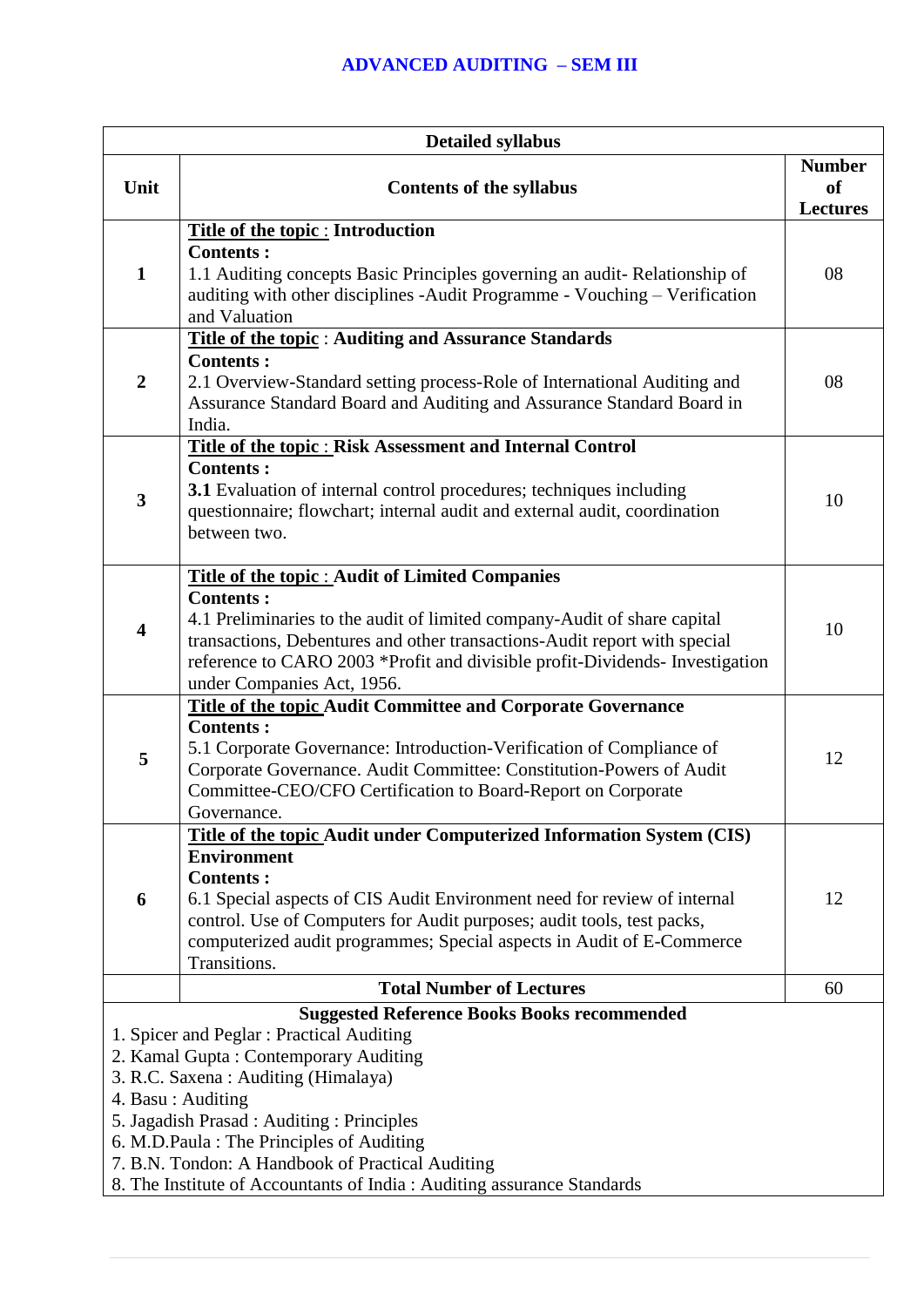# **SPECIALIZED AUDITING – SEM III**

| <b>Detailed syllabus</b> |                                                                                                                                                                                                                                                                                                                                                                              |                                                   |
|--------------------------|------------------------------------------------------------------------------------------------------------------------------------------------------------------------------------------------------------------------------------------------------------------------------------------------------------------------------------------------------------------------------|---------------------------------------------------|
| Unit                     | <b>Contents of the syllabus</b>                                                                                                                                                                                                                                                                                                                                              | <b>Number</b><br><sub>of</sub><br><b>Lectures</b> |
|                          | <b>Title of the topic: Tax Audit</b>                                                                                                                                                                                                                                                                                                                                         |                                                   |
| $\mathbf{1}$             | <b>Contents:</b><br>1.1 Tax audit U/s 44 AB of Income Tax Act, 1961-Audit Programme-from 3<br>CA, 3 CB and 3 CD.                                                                                                                                                                                                                                                             | 10                                                |
|                          | Title of the topic: Internal Audit<br><b>Contents:</b>                                                                                                                                                                                                                                                                                                                       |                                                   |
| $\boldsymbol{2}$         | 2.1 Nature, Scope and purpose of Internal Audit-Review of internal control-<br>Areas of internal audit-purchase, sale, cash bank transactions-Internal audit<br>report                                                                                                                                                                                                       | 12                                                |
|                          | Title of the topic : Audit of Banks                                                                                                                                                                                                                                                                                                                                          |                                                   |
| $\mathbf{3}$             | <b>Contents:</b><br>3.1 Salient features of Enactments affecting Banks-Bank Audit, its approach-<br>Steps in Bank Audit-Checking of Assts and Liabilities-Scrutiny of Profit &<br>Loss items. Audit Report of Banks.                                                                                                                                                         | 10                                                |
|                          | Title of the topic : Audit of Cooperative Societies                                                                                                                                                                                                                                                                                                                          |                                                   |
| $\overline{\mathbf{4}}$  | <b>Contents:</b><br>4.1 Maharashtra State Co-op Act 1960 and Multistate Co-op. Societies Act<br>2002. Special features of Audit of Co-operative Societies. Audit Report of<br><b>Cooperative Societies</b>                                                                                                                                                                   | 08                                                |
|                          | <b>Title of the topic : Audit of Specialized Units</b>                                                                                                                                                                                                                                                                                                                       |                                                   |
| 5                        | <b>Contents:</b><br>5.1 Special features of audit of educational institutions, Hotel, Club, Hospital,<br>charitable trusts, Public Sector undertaking.                                                                                                                                                                                                                       | 08                                                |
|                          | Title of the topic: Government System of Audit                                                                                                                                                                                                                                                                                                                               |                                                   |
| 6                        | <b>Contents:</b><br>6.1 Funds maintained by Government for meeting expenditure and receipts-<br>Structure of financial administration in India-Objects of Government audit-<br>Role of Controller and Auditor General of India-Audit of receipt, expenditure,<br>sanctions, Public Accounts Committee-Audit of departmental commercial<br>undertaking-Audit of Local bodies. | 12                                                |
|                          | <b>Total Number of Lectures</b>                                                                                                                                                                                                                                                                                                                                              | 60                                                |
|                          | <b>Suggested Reference Books Books recommended</b>                                                                                                                                                                                                                                                                                                                           |                                                   |
|                          | <b>Recommended Books:</b>                                                                                                                                                                                                                                                                                                                                                    |                                                   |
|                          | 1. Kamal Gupta: Contemporary Auditing.<br>2. R.C. Saxena: Auditing (Himalaya)                                                                                                                                                                                                                                                                                                |                                                   |
|                          | 3. Basu: Auditing                                                                                                                                                                                                                                                                                                                                                            |                                                   |
|                          | 4. B.N. Tondon: A Handbook of Practical Auditing                                                                                                                                                                                                                                                                                                                             |                                                   |
|                          | 5. Anil Roy Chaudhari: Modern Internal Auditing                                                                                                                                                                                                                                                                                                                              |                                                   |
|                          | 6. V.S. Agarwal : Internal Auditing                                                                                                                                                                                                                                                                                                                                          |                                                   |
|                          | 7. George Koshi: Tax Audit Manual (Taxmann, New Delhi)<br>8. The Institute of Chartered Accountants of India : Guidance note on Tax Audit U/s 44 AB                                                                                                                                                                                                                          |                                                   |
|                          | of the Income Tax Act                                                                                                                                                                                                                                                                                                                                                        |                                                   |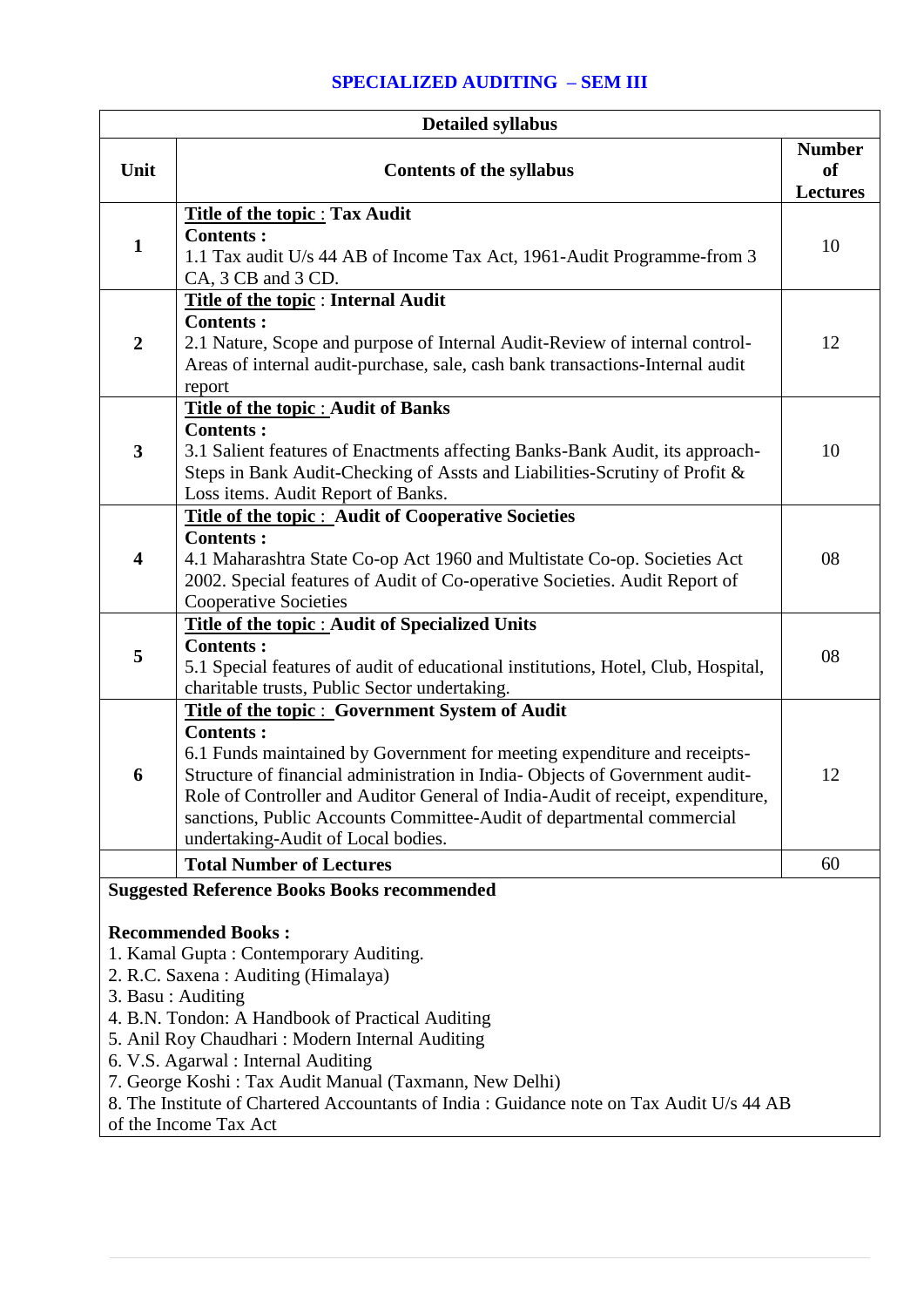# **HUMAN RESOURCE MANAGMENT – SEM III**

|                         | <b>Detailed syllabus</b>                                                                                                                                                                                                                                                                                                                                                                                                                                                                                             |                                               |
|-------------------------|----------------------------------------------------------------------------------------------------------------------------------------------------------------------------------------------------------------------------------------------------------------------------------------------------------------------------------------------------------------------------------------------------------------------------------------------------------------------------------------------------------------------|-----------------------------------------------|
| Unit                    | <b>Contents of the syllabus</b>                                                                                                                                                                                                                                                                                                                                                                                                                                                                                      | <b>Number</b><br><b>of</b><br><b>Lectures</b> |
| $\mathbf{1}$            | <b>Title of the topic: Human Resource Management</b><br><b>Contents:</b><br>1.1 Introduction – Concept, Approaches, Functions, Challenges of HRM in<br>Indian Context $\&$ in changing business scenario. 7/24 welters<br>1.2 H.R. Environment - Technology and Structure, Network<br>Organizations, Virtual Organizations, Workforce Diversity,<br>Demographic Changes, Entry of female employees in the workforce,<br>Dual Career Employees, Employee leasing, Contract Labour, Global<br><b>Case Study on HRM</b> | $11 + 02$                                     |
| $\overline{2}$          | <b>Title of the topic: Manpower Planning</b><br><b>Contents:</b><br>2.1 Principles, Difference between training $&$ development<br>Objectives, Estimating Manpower Requirement, Recruitment & Selection -<br>Sources of Recruitment and Process of Selection & Assessment Devices –<br>Retention of Manpower, Succession Planning.<br><b>Case Study on Manpower Planning</b><br><b>Competency Mapping</b>                                                                                                            | $08 + 4$                                      |
| 3                       | <b>Title of the topic: Training &amp; Development</b><br><b>Contents:</b><br>3.1 Training Process and Methodolog y, Need and Objectives, Training<br>Procedure,<br>Methods of Training and Aids, Evaluation of Training Programmes<br><b>Case Study on Training and Development</b>                                                                                                                                                                                                                                  | $05 + 06$                                     |
| $\overline{\mathbf{4}}$ | <b>Title of the topic: Performance Appraisal and Merit Rating</b><br><b>Contents:</b><br>4.1 Definition, Methods of Performance Appraisal, Result Based Performance<br>Appraisal, Errors, Ethics in Performance Appraisal, 360 Degree Feedback.<br>Merit Rating – Promotions, Transfers, Job Description, Job Evaluation, Job<br>Enlargement, Job Enrichment, Job Rotation.<br><b>Case Study on Performance Appraisal and Merit Rating</b>                                                                           | $9 + 04$                                      |
| 5                       | <b>Title of the topic: Retirement/Separation/Retrenchment Strategies</b><br><b>Contents:</b><br>5.1 Kinds of Retirement, VRS and Separation Schemes, Early Retirement<br>Plans,<br>Resignation, Discharge, Dismissal, Suspension, Lay off. New Concepts in<br>HRM - New Concepts of Customer Service Level and Agreement, SQDCS,<br>HR Audit, Benchmarking, Downsizing, H R Outsourcing.<br><b>Case Study on Retirement/Separation/Retrenchment Strategies</b>                                                       | $06 + 05$                                     |
|                         | <b>Total Number of Lectures</b>                                                                                                                                                                                                                                                                                                                                                                                                                                                                                      | 60                                            |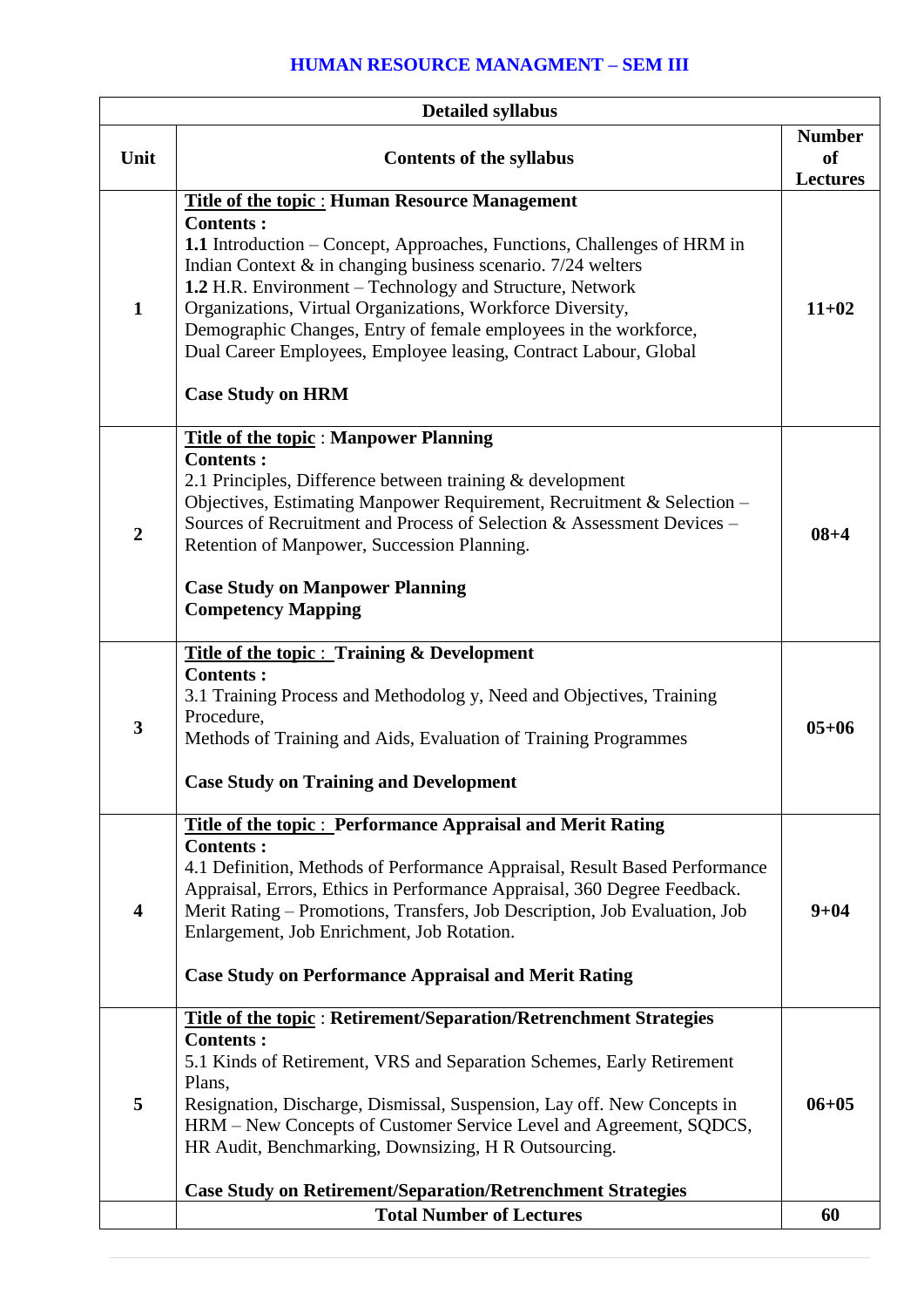## **Suggested Reference Books Books recommended**

- . 1. Human Resource Management -Garry Dessler
- 2. Human Resource Management –R.S. Dwiwedi
- 3. Human Resource Management –V.P. Michael
- 4. Human Resource Management Mirza and Saiyadin
- 5. Managing Human Resource Arun Monappa

6. Strategic Human Resource Management – Charles R. Green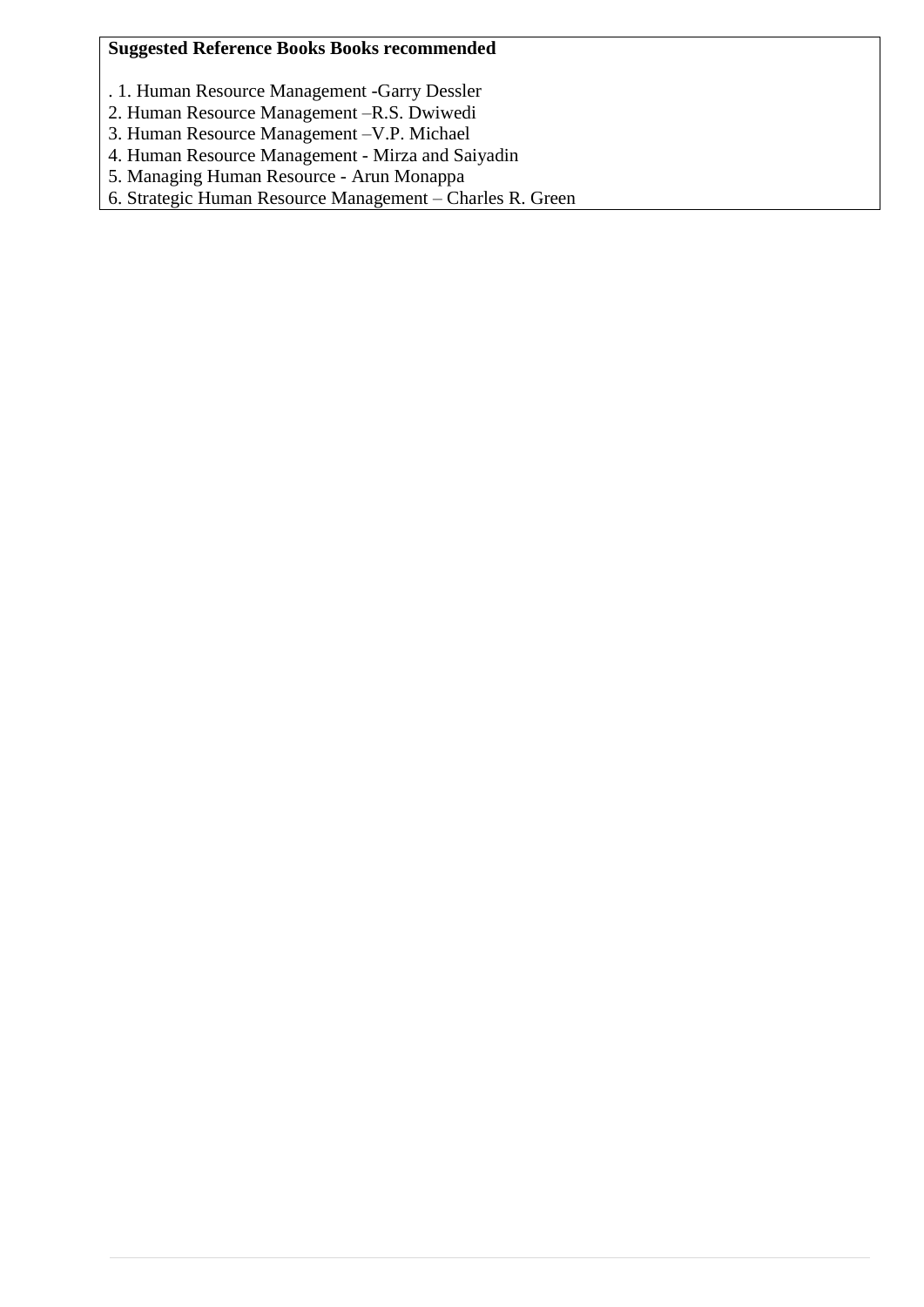## **ORGANIZATIONAL BEHAVIOR – SEM III**

|                | <b>Detailed syllabus</b>                                                                                   |                              |
|----------------|------------------------------------------------------------------------------------------------------------|------------------------------|
|                |                                                                                                            | <b>Number</b>                |
| Unit           | <b>Contents of the syllabus</b>                                                                            | <b>of</b><br><b>Lectures</b> |
|                | <b>Title of the topic: Introduction to Organizational Behaviour</b>                                        |                              |
|                | <b>Contents:</b>                                                                                           |                              |
|                | 1.1 Definition and Goals of Organizational Behaviour                                                       |                              |
|                | 1.2 Theoretical and Conceptual Frameworks for the Study of Organizational                                  |                              |
| 1              | Behaviour                                                                                                  | 12                           |
|                | 1.3 Role of Information Technology in Organization and Impact of<br>Globalization on OB.                   |                              |
|                | 1.4 Models of Organizational Behaviour - Autocratic, Custodial,                                            |                              |
|                | Supportive, Collegial and SOBC                                                                             |                              |
|                | <b>Title of the topic: Orginsational Designs and Culture</b>                                               |                              |
|                | <b>Contents:</b>                                                                                           |                              |
| $\overline{2}$ | 2.1 Horizontal Network and Virtual Designs                                                                 | 08                           |
|                | 2.2 Definition and Characteristics of Organizational Culture                                               |                              |
|                | 2.3 Creating and Maintaining a Culture<br><b>Title of the topic: Perception, Personality and Attitudes</b> |                              |
|                | <b>Contents:</b>                                                                                           |                              |
|                | 3.1 Process of Impression Management.                                                                      |                              |
| 3              | 3.2 Meaning of Personality, Attributes of Personality.                                                     | 12                           |
|                | 3.3 Dimensions of Attitude, Attitude Change.                                                               |                              |
|                | 3.4 Job satisfaction, Outcomes of Job Satisfaction.                                                        |                              |
|                | <b>Title of the topic: Motivational Processes and Emotional Intelligence</b><br><b>Contents:</b>           |                              |
|                | 4.1 Types of Motives – Primary, General, Secondary                                                         |                              |
| 4              | 4.2 Theories of Work Motivation - Maslow, Herzberg, Vroom.                                                 | 10                           |
|                | 4.3 Meaning of Emotional Intelligence.                                                                     |                              |
|                | 4.4 Emotional Intelligence in the Workplace.                                                               |                              |
|                | <b>Title of the topic: Stress and Conflict</b>                                                             |                              |
|                | <b>Contents:</b>                                                                                           |                              |
| 5              | 5.1 Causes of Stress: Extra Organizational, Group and<br>Individual.                                       | 08                           |
|                | 5.2 Types of Conflict: Intra – individual, Interactive.                                                    |                              |
|                | 5.3 The Effects of Stress and Conflict.                                                                    |                              |
|                | 5.4 Managing Stress and Conflict.                                                                          |                              |
|                | <b>Title of the topic: Groups and Teams</b>                                                                |                              |
|                | <b>Contents:</b>                                                                                           |                              |
| 6              | 6.1 Types of Groups.<br>6.2 Groups Cohesiveness.                                                           | <b>10</b>                    |
|                | 6.3 Dysfunctions of Group.                                                                                 |                              |
|                | 6.4 Types of Teams and Team Building.                                                                      |                              |
|                |                                                                                                            |                              |
|                | <b>Title of the topic: Management of Organisational Change</b>                                             |                              |
|                | 7.1 Introduction                                                                                           |                              |
| 7              | <b>7.2 Forces for Change</b><br><b>7.2.1 Internal Forces</b>                                               | 10                           |
|                | 7.2.2 External Forces (Technology, Social and Political Change),                                           |                              |
|                | Individual Resistance (Economic Reasons, Fear of unknown, social                                           |                              |
|                | <b>Displacement, Peer Presure)</b>                                                                         |                              |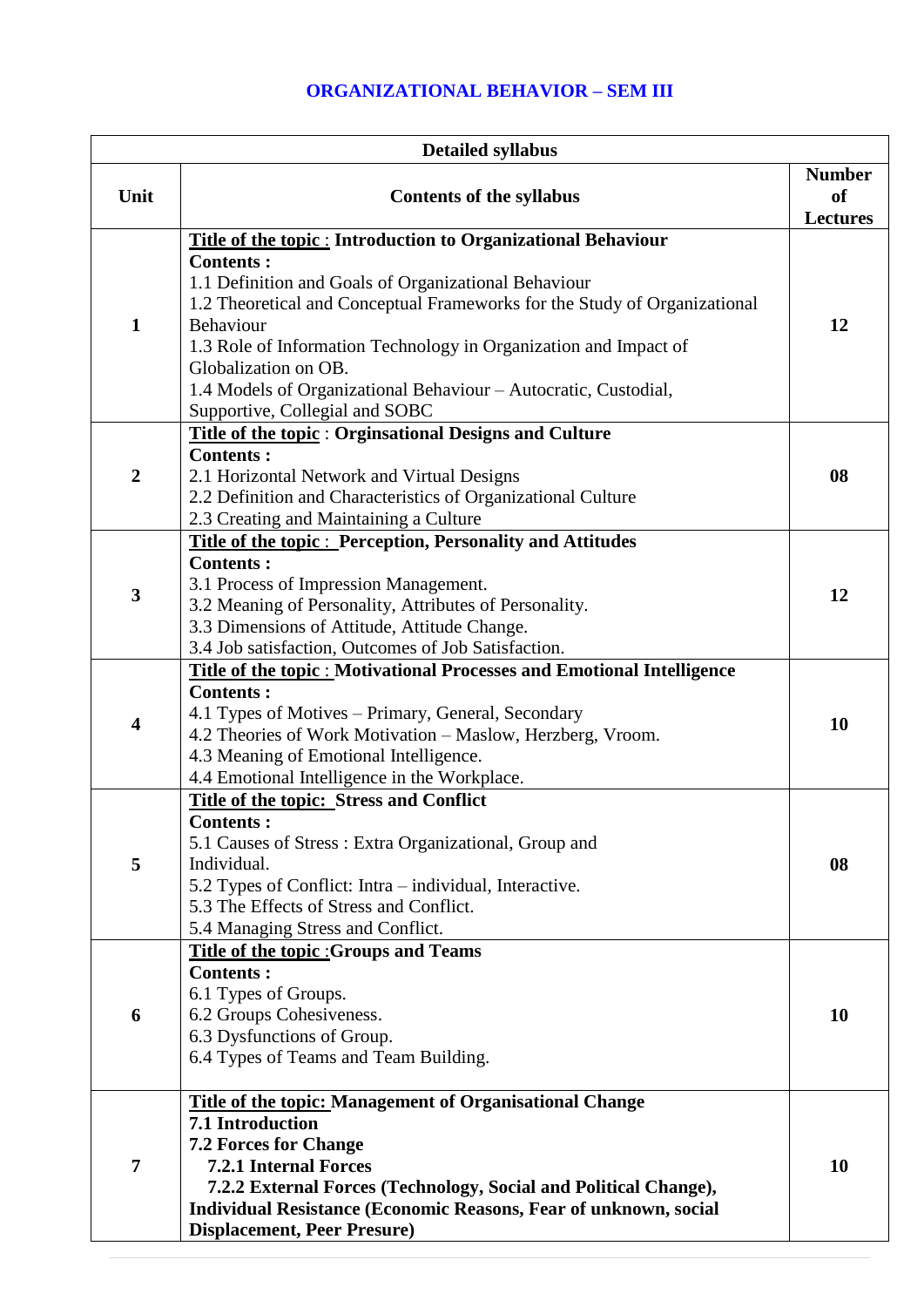| 7.3 Organisational Resistance To Change<br><b>7.3.1 The Structural Resistance</b><br><b>7.3.2 The Resourse Constraints</b><br><b>7.4 Planning to Overcome Change</b> |    |
|----------------------------------------------------------------------------------------------------------------------------------------------------------------------|----|
| <b>Total Number of Lectures</b>                                                                                                                                      | 60 |
| <b>Suggested Reference Books Books recommended</b>                                                                                                                   |    |
| 1. Organizational Behaviour - Frued Luthans                                                                                                                          |    |
| 2. Human Behaviour at Work – J.W. Newstorm                                                                                                                           |    |
| 3. Organization Behaviour: Text and Cases - Games K., Aswathappa                                                                                                     |    |
| 4. Organizational Behaviour - Stephen Robbins                                                                                                                        |    |
| 5. Organizational Behaviour - Dr. Mrs. Oka & Mrs. Kulkarni                                                                                                           |    |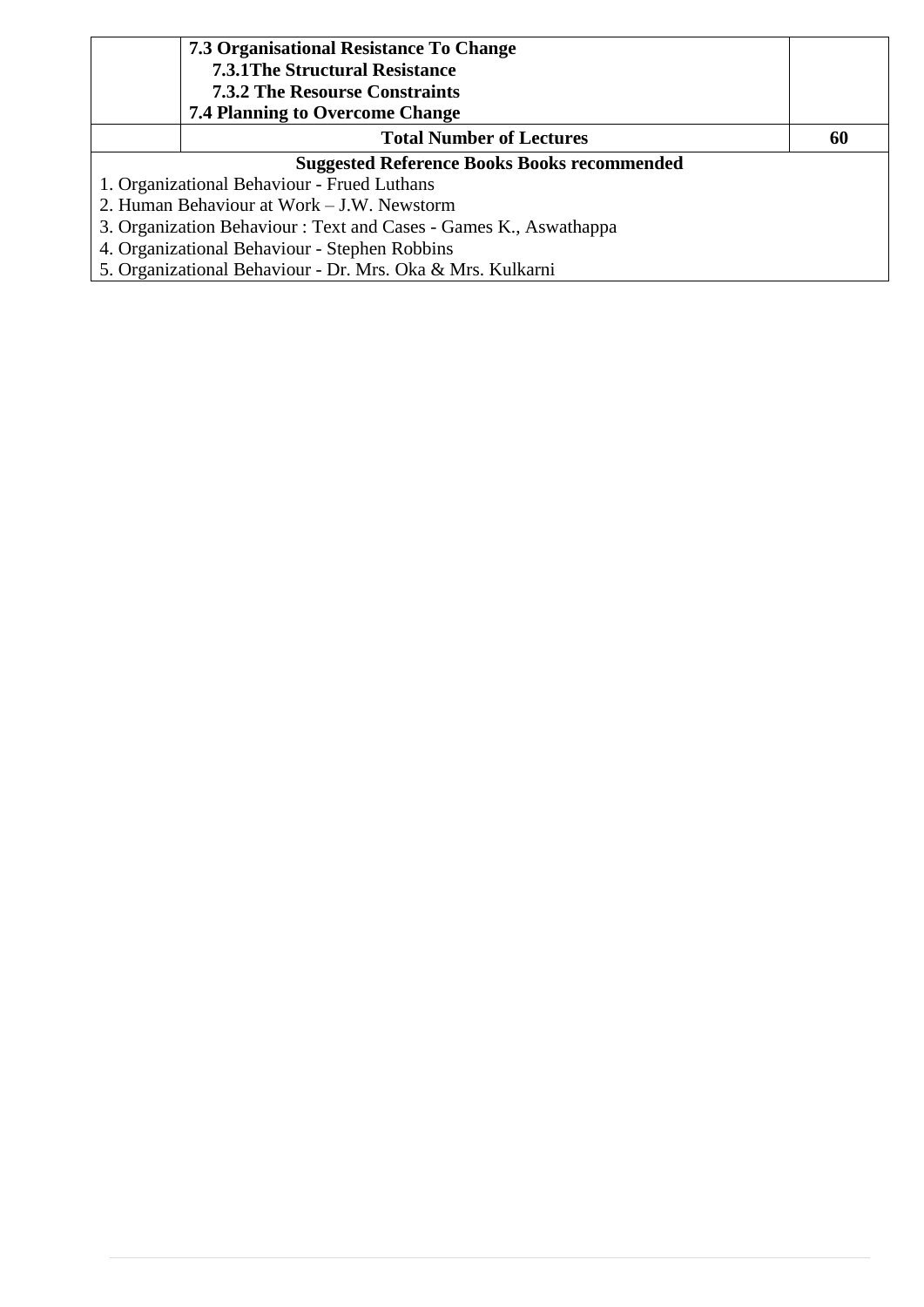## **CAPITAL MARKET & FINANCIAL SERVICES – SEM IV**

| Unit                    | <b>Proposed Syllabus</b>                                                                  | <b>Number</b>   |
|-------------------------|-------------------------------------------------------------------------------------------|-----------------|
|                         |                                                                                           | <b>of</b>       |
|                         |                                                                                           | <b>Lectures</b> |
| $\mathbf{1}$            | Title of Topic – Capital Market -Overview of Capital Market – Money Market ,Capital       |                 |
|                         | Market – Functions of both – Capital Market instruments – Debentures & Types – Debt       | 10              |
|                         | Instruments - Shares & Types - Bonds & Types - Options, Futures, Hedge Funds & IPO        |                 |
|                         | Grading & its procedure - Derivative Market - Meaning, Benefits Categories etc. - Issue   |                 |
|                         | of Securities, Rights Issue, Private Placement, OFS, Euro Issues.                         |                 |
| $\overline{2}$          | Title of Topic - Stock Market & Trading Mechanism - BSC, NSC , OTCE, SME etc. - Stock     |                 |
|                         | Exchange Trading Mechanism - margins, Book Closure & Record Date - Settlement             |                 |
|                         | Systems - Compulsory Rolling Settlement - Demat of Shares - Trading Cycle - Clearing      | 10              |
|                         | Mechanism.                                                                                |                 |
|                         | Primary Market - Issue Mechanism.                                                         |                 |
|                         | Secondary Market - E - Broking, Contract Notes - Intra - Day Trade, Short Selling,        |                 |
|                         | <b>Trading Cycle.</b>                                                                     |                 |
|                         | Money Market - Features & Role - Instruments - Factoring - Bill Discounting.              |                 |
| $\overline{\mathbf{3}}$ | Listing Regulations - Depositories, Introduction - Advantages, CLA - Multiple Listing -   | 10              |
|                         | Delisting of Securities- guidelines for listing - Depositories - NSDL, CSDL etc. - Demat, |                 |
|                         | Remat of shares - Benefits.                                                               |                 |
| 4                       | Financial Services - Merchant Banking meaning & functions - Credit / Debit / Smart Cards  | 10              |
|                         | - Mutual Funds - Types & Functions -Secuterization - PMS Services - Credit Rating -       |                 |
|                         | Functions and various Rating Agencies - Venture Capital - Leasing & Hire Purchase -       |                 |
|                         | Underwriting.                                                                             |                 |
| 5                       | SEBI and Financial Markets - Establishment, functions, power, achievement and             | 10              |
|                         | regulatory aspects - Money Markets - Derivative Market - Insider Trading - Speculation    |                 |
|                         | - Gilt edged Securities Market - Investor Protection.                                     |                 |
| 6                       | Foreign Capital - Foreign Investment - FDI & FII . Advantages & Disadvantages.            | 10              |
|                         | External Commercial Borrowing (ECB), GDR & ADR, IDR.                                      |                 |
|                         |                                                                                           |                 |
|                         |                                                                                           | 60              |
|                         | <b>Total Number of Lectures</b>                                                           |                 |
|                         |                                                                                           |                 |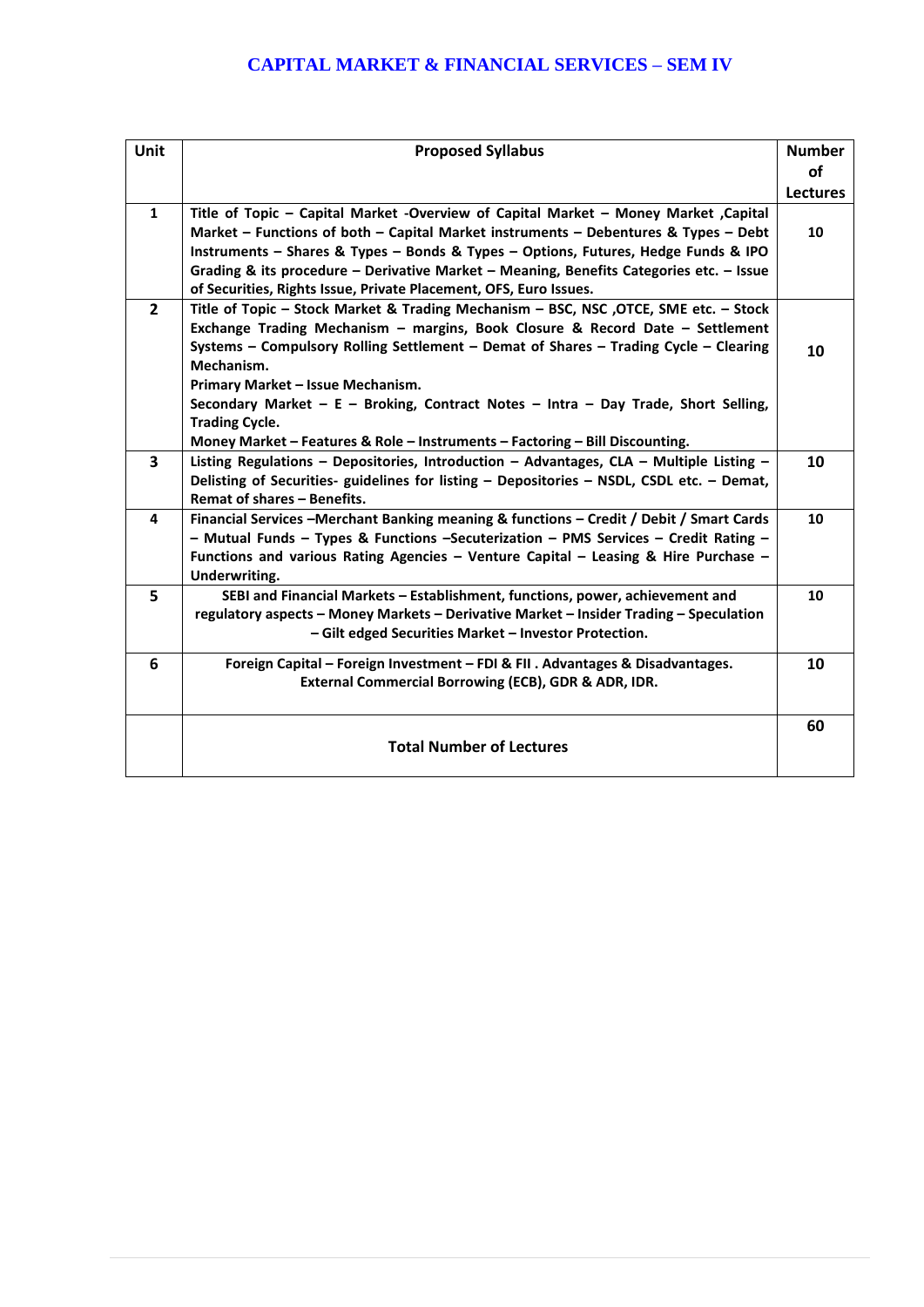## **GLOBAL ECONOMIC ENVIORNMENT – SEM IV**

|                         | <b>Detailed syllabus</b>                                                                                                                                                                                                                                                                                                             |                                               |
|-------------------------|--------------------------------------------------------------------------------------------------------------------------------------------------------------------------------------------------------------------------------------------------------------------------------------------------------------------------------------|-----------------------------------------------|
| Unit                    | <b>Contents of the syllabus</b>                                                                                                                                                                                                                                                                                                      | <b>Number</b><br><b>of</b><br><b>Lectures</b> |
| $\mathbf{1}$            | Title of the topic : Industrial Finance.<br><b>Contents:</b><br><b>Meaning and need of Industrial Finance.</b><br>1.1. Internal sources of industrial finance.<br>1.2. Foreign sources of industrial finance - FDI, FII, ECBs<br>1.3 Foreign Exchange Markets                                                                        | 10                                            |
| $\overline{2}$          | Title of the topic: Industrial Growth in India.<br><b>Contents:</b><br>2.1Introduction to Industrial policy 1956 and 1991<br>2.2 Review of Industrial Progress since 1991.<br>2.3 Review of Industrial Growth under five year plans<br>2.4 Export and Import Policy since 1991.                                                      | 12                                            |
| 3                       | Title of the topic: Effects of Liberalization, Privatization and<br><b>Globalization (LPG)</b><br><b>Contents:</b><br>3.1 Privatization – concept, methods and impact on Indian Industry.<br>3.2 Liberalization – Concept and background, effects on Indian Industry.<br>3.3 Globalization – Concept and effects on Indian Industry. | 08                                            |
| $\overline{\mathbf{4}}$ | Title of the topic: Importance and progress of select industries in India.<br><b>Contents:</b><br>4.1 Iron and steel, Cotton Textiles, and Pharmaceuticals<br>4.2 Agro and allied industry, sericulture, floriculture and<br>4.3 Information Technology(IT) & Information Technology Enabled<br><b>Services. (ITES)</b>              | 10                                            |
| 5                       | <b>Title of the topic: Foreign Capital</b><br><b>Contents:</b><br><b>5.1 Role of Foreign Capital</b><br>5.2 Indian Government. Policy towards foreign capital since 1991.<br>5.3 Multinational Corporations (MNCs) – meaning, objectives,<br>advantages<br>and disadvantages.                                                        | 10                                            |
| 6                       | Title of the topic: Industrial Labour<br><b>Contents:</b><br><b>6.1 Features of Industrial Labour</b><br>6.2 Present Problems of Indian industrial Labour.<br>6.3 Outsourcing Labour and Contract Labour-Meaning & concepts<br>6.4 Labour reforms- Labour laws, Industrial Dispute Act and Minmum<br><b>Wages Act.</b>               | 10                                            |
|                         | <b>Total Number of Lectures</b>                                                                                                                                                                                                                                                                                                      | 60                                            |
| 1999                    | <b>Suggested Reference Books Books recommended</b><br>1. S. C. Kuchal – Industrial Economy of India. 1981<br>2. D. R. Gadgil - Industrial Evolution in India, Oxford.1948<br>3. K. V. Sivayya and V.B.M. Das - Indian Industrial Economy, Chand and Co. Ltd. New Delhi                                                               |                                               |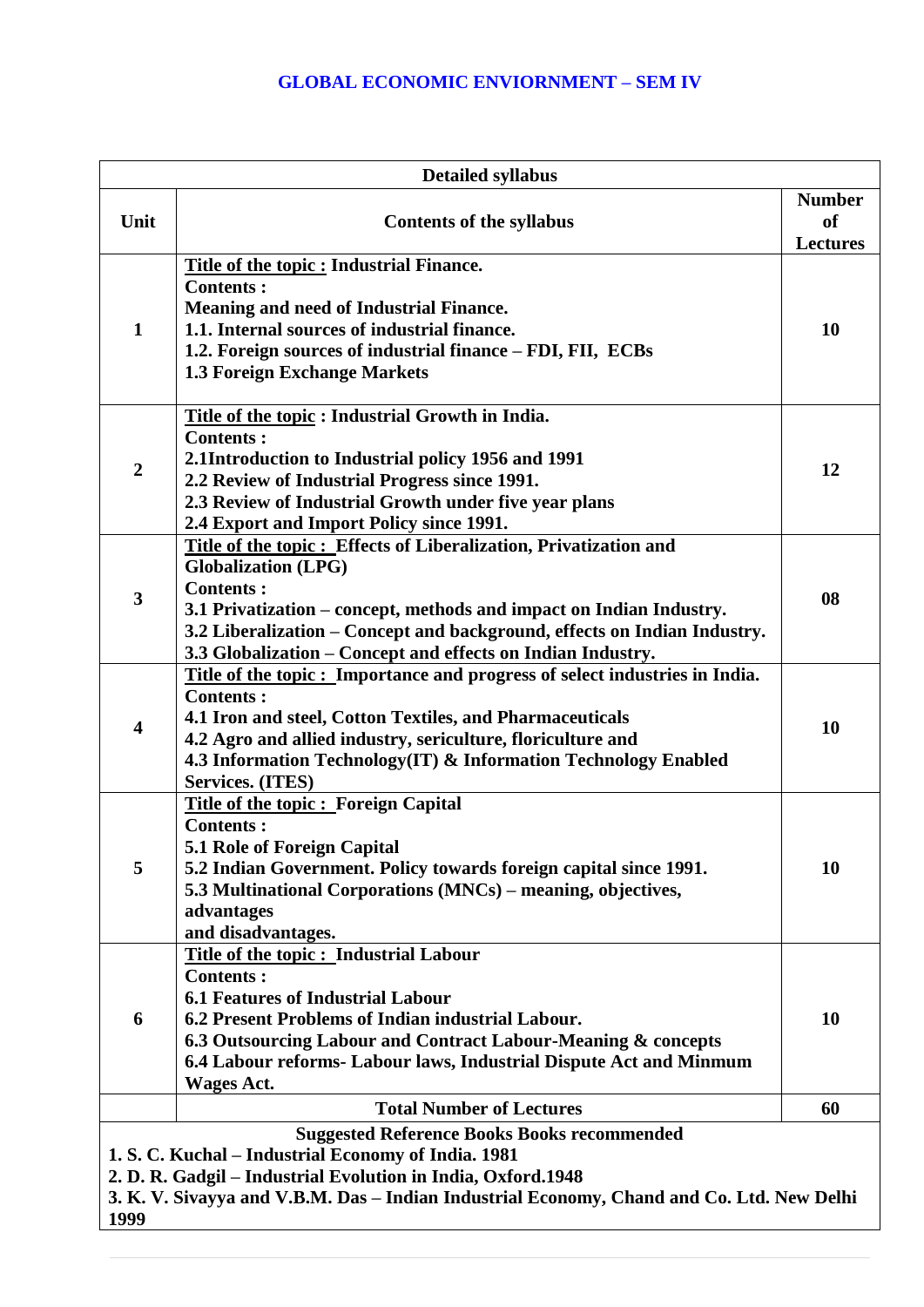**4. S. C. Kuchal – Major Industries in India, Chaitanya Publishing House, Allahabad.**

**5. Francis Cherunilam – Industrial Economics – Indian Perspective, Himalaya Publishing House, Mumbai.1999**

**6. Wadilal Dagli – A profile of Indian Industry, Vora and Co. Mumbai.**

**7. Dutt and Sunderam – Indian Economy, S. Chand and Co. 2008**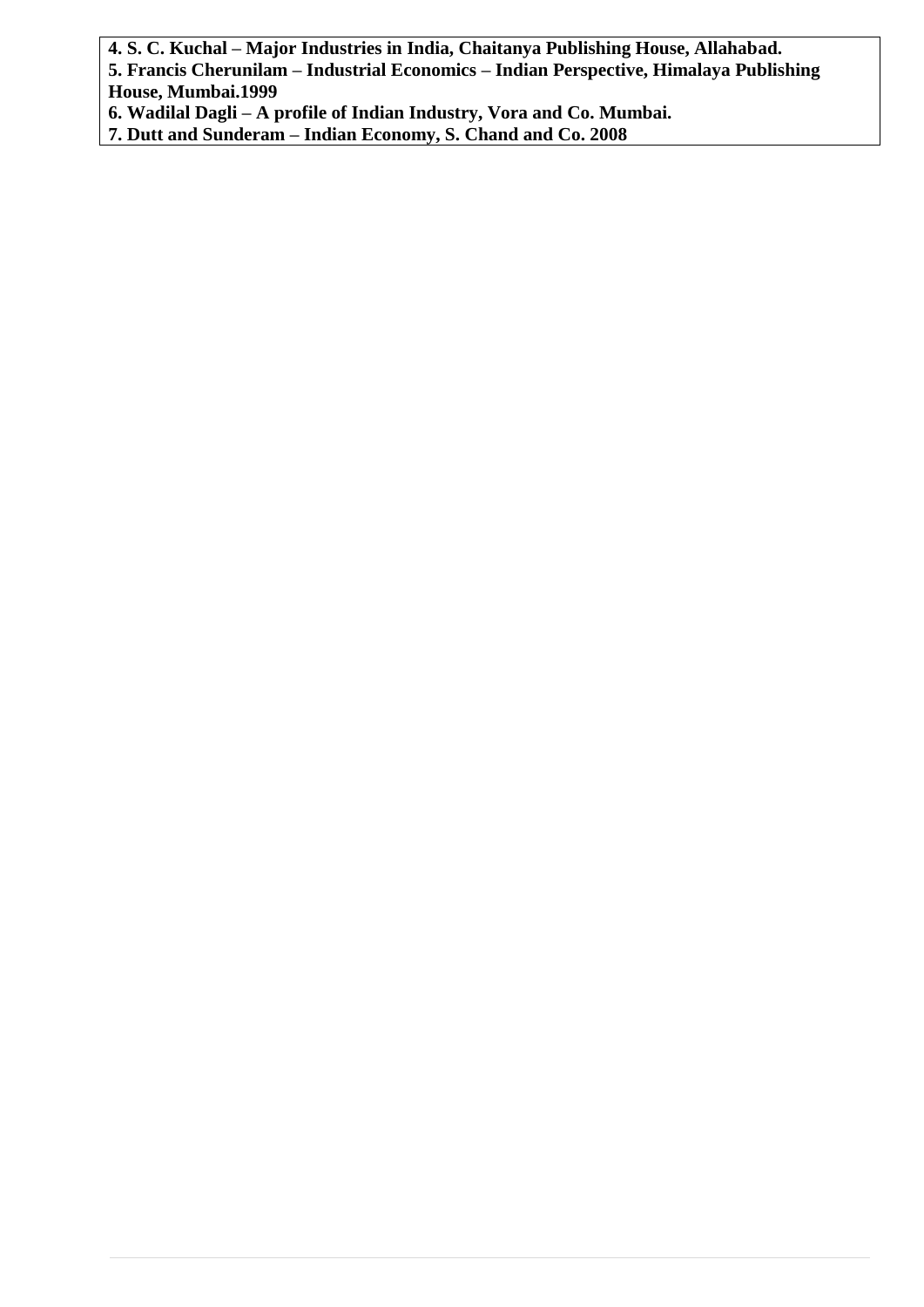# **RECENT ADVANCE IN ACCOUNTING, TAXATION & AUDITING – SEM IV**

|                         | <b>Detailed syllabus</b>                                                                                                                                   |                                                   |
|-------------------------|------------------------------------------------------------------------------------------------------------------------------------------------------------|---------------------------------------------------|
| Unit                    | <b>Contents of the syllabus</b>                                                                                                                            | <b>Number</b><br><sub>of</sub><br><b>Lectures</b> |
| $\mathbf 1$             | <b>Title of the topic: IFRS (International Financial Reporting</b><br><b>Standards</b><br><b>Contents:</b>                                                 | 03                                                |
| $\overline{2}$          | Title of the topic : 2. A Study of Managerial Discussion And<br><b>Analysis as per Section 49 of Listing</b><br>agreement<br><b>Contents:</b>              | 0 <sub>3</sub>                                    |
| $\mathbf{3}$            | Title of the topic $: 3$ .<br>Corporate Governance Compliance by<br><b>Companies</b><br>Contents:                                                          | 03                                                |
| $\overline{\mathbf{4}}$ | <b>Accounting and Taxation aspects of Carbon</b><br><b>Title of the topic</b> : 4.<br><b>Credit Trading</b><br><b>Contents:</b>                            | 03                                                |
| 5                       | <b>Title of the topic: Environmental Accounting</b><br><b>Contents:</b>                                                                                    | 0 <sub>3</sub>                                    |
| 6                       | <b>Title of the topic: Forensic Accounting</b><br><b>Contents:</b>                                                                                         | 03                                                |
| $\overline{7}$          | <b>Title of the topic:</b> Lean Accounting<br><b>Contents:</b>                                                                                             | 03                                                |
| 8                       | <b>Title of the topic: Responsibility Accounting</b><br><b>Contents:</b>                                                                                   | 0 <sub>3</sub>                                    |
| 9                       | <b>Title of the topic: ESO (Employee Stock Options) Accounting</b><br><b>Contents:</b>                                                                     | 03                                                |
| 10                      | <b>Title of the topic: XBRL (Extensible Business Reporting Language)</b><br><b>Contents:</b>                                                               | 03                                                |
| 11                      | <b>Title of the topic: Transfer Pricing Including Domestic Transfer</b><br>Pricing<br><b>Contents:</b>                                                     | 0 <sub>3</sub>                                    |
| 12                      | Title of the topic : Accounting for KPO (Knowledge Process<br><b>Outsourcing) and BPO (Business Process Outsourcing)</b><br><b>Contents:</b>               | 03                                                |
| 13                      | <b>Title of the topic: Accounting for NGO Grants</b><br><b>Contents:</b>                                                                                   | 0 <sub>3</sub>                                    |
| 14                      | Title of the topic: Introduction of accrual method for Government<br><b>Accounting</b><br><b>Contents:</b>                                                 | 03                                                |
| 15                      | Title of the topic: Disclosures in Financial Statements- Recent<br><b>Trends, Revised Schedule VI</b><br><b>Contents:</b>                                  | 03                                                |
| 16                      | <b>Title of the topic: Accounting for Human resources</b><br><b>Contents:</b>                                                                              | 03                                                |
| 17                      | <b>Title of the topic: Accounting for Intellectual Property Rights</b><br><b>Contents:</b>                                                                 | 03                                                |
| 18                      | Title of the topic: A Brief Study of<br><b>Contents:</b><br><b>18.1 Accounting for Derivatives</b><br>18.2 Accounting for Retirement Benefits as per AS-15 | 03                                                |
| 19                      | <b>Title of the topic: Creative Accounting</b>                                                                                                             | 0 <sub>3</sub>                                    |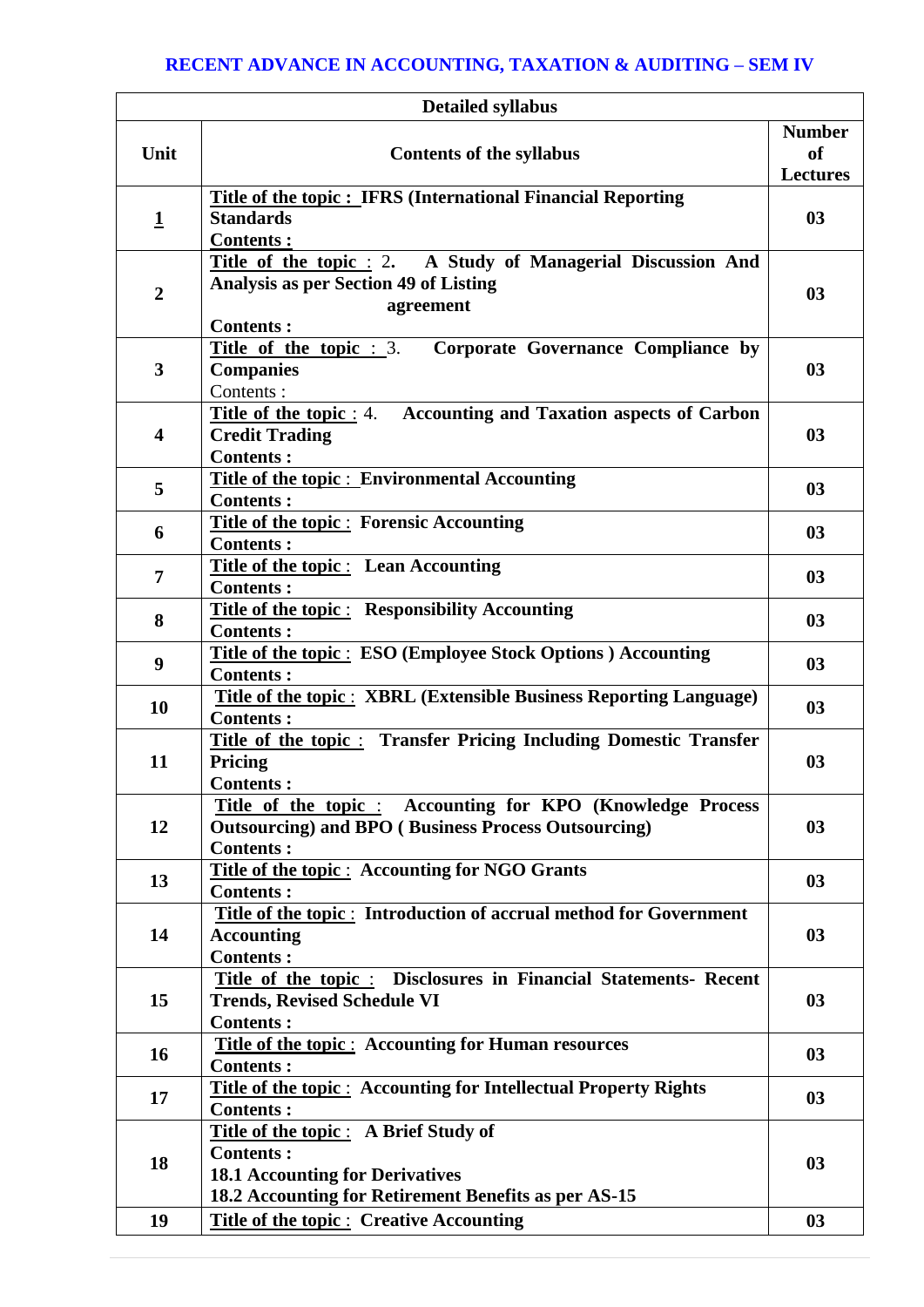|           | <b>Contents:</b>                                                                                                                                                                                                               |    |
|-----------|--------------------------------------------------------------------------------------------------------------------------------------------------------------------------------------------------------------------------------|----|
| <b>20</b> | Title of the topic : Strategic Management Accounting<br><b>Contents:</b>                                                                                                                                                       | 03 |
|           | <b>Total Number of Lectures</b>                                                                                                                                                                                                | 60 |
|           | <b>Suggested Reference Books Books recommended</b>                                                                                                                                                                             |    |
|           | 1. The Accounting World: The ICFAI University Press<br>2. The Chartered Accountant: The ICAI New Delhi<br>3. Management Accountant: ICWA Kolkatta<br>4. Journal of Accounting & Finance: Accounting Research Foundation Jaipur |    |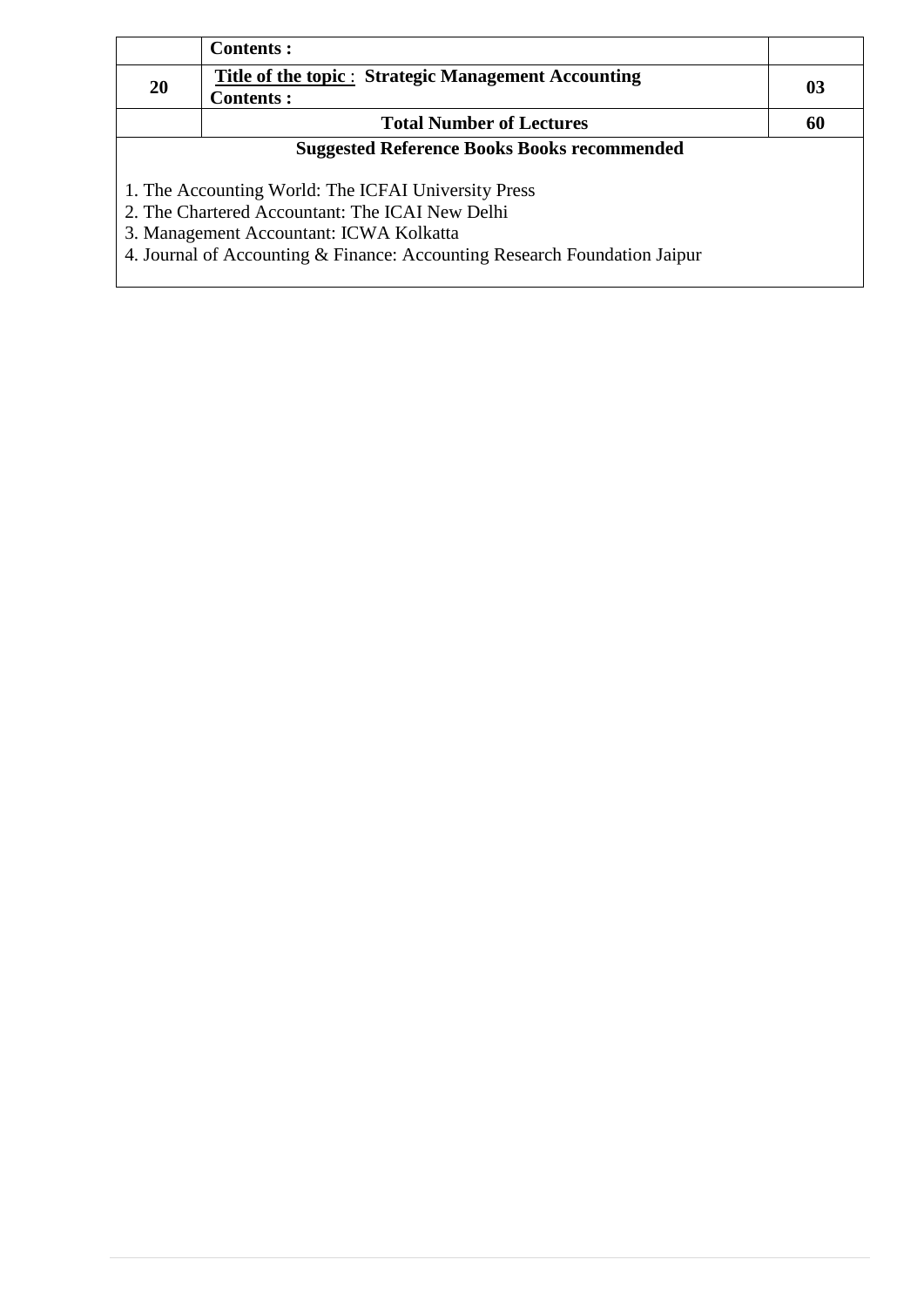## **PROJECT WORK IN ACCOUNTING – SEM IV**

| Unit                    | <b>Contents of the syllabus</b>                                                                              |  |  |  |
|-------------------------|--------------------------------------------------------------------------------------------------------------|--|--|--|
|                         | Financial statement Analysis of -                                                                            |  |  |  |
|                         | <b>Contents:</b>                                                                                             |  |  |  |
| 1                       | 1.1 A Limited Company for 5 years<br>1.2 Five Companies of five different industries                         |  |  |  |
|                         | 1.3 Five companies of one industry e.g. Automobile, Engineering, Textile                                     |  |  |  |
|                         | 1.4 Five banks from Private sector/Co-op. sector                                                             |  |  |  |
| $\overline{2}$          | <b>Study of Working Capital Management of a large Company.</b>                                               |  |  |  |
| 3                       | <b>Study of Budgetary Control System of four Companies</b>                                                   |  |  |  |
| $\overline{\mathbf{4}}$ | <b>Study of Management Information System of four Companies.</b>                                             |  |  |  |
| 5                       | Procedure of preparation of Consolidated Balance Sheet by Holding Company                                    |  |  |  |
|                         | having two/three subsidiaries companies.                                                                     |  |  |  |
| 6                       | Valuation of Shares of 10 unlisted Companies.                                                                |  |  |  |
| $\overline{7}$<br>8     | A study of Amalgamation/Merger of procedure of two Companies(Accounting<br>procedure)                        |  |  |  |
|                         | A comparative study of Accounting System of Hotel industry - Five Star, Three star,                          |  |  |  |
|                         | large Hotel and small Hotel.                                                                                 |  |  |  |
| 9                       | Comparative study of Accounting of Hospitals from Private sector, Trust and Small                            |  |  |  |
| <b>10</b>               | Hospital.<br>Study of Accounting for Grants to school, college, institute.                                   |  |  |  |
| 11                      | Application of Inflation Accounting to a large Company's Balance Sheet.                                      |  |  |  |
| 12                      | Human Resource Accounting for Software, Marketing, Consulting Company                                        |  |  |  |
|                         | Preparation of Value Added Statements of a Company and its comparison with                                   |  |  |  |
| 13                      | <b>Conventional Accounting Statement</b>                                                                     |  |  |  |
| 14                      | Preparation of Economic Value Added Statement of a Company and its comparison                                |  |  |  |
|                         | with Conventional Accounting Statement.                                                                      |  |  |  |
| 15                      | A study of Application of Accounting Standards of five Companies.                                            |  |  |  |
| 16                      | <b>Audit planning of five firms of Auditors.</b>                                                             |  |  |  |
| 17                      | A study internal Audit system of four companies.                                                             |  |  |  |
| 18                      | <b>Tax Planning of 10 assesses</b>                                                                           |  |  |  |
| 19                      | Tax Planning regarding purchase of House Property.                                                           |  |  |  |
| 20                      | Tax planning of Partnership Firm/ Limited Company.                                                           |  |  |  |
| 21                      | <b>Taxation of Public Trust</b>                                                                              |  |  |  |
| 22                      | A study of Perquisites and its impact on Taxable Income Employees from 10<br>different Companies.            |  |  |  |
| 23                      | A study of ten Export Oriented Units from Taxation point of view.                                            |  |  |  |
| 24                      | <b>Financial viability of five Co-operative Sugar Factories.</b>                                             |  |  |  |
| 25                      | <b>Comparative Study of Taxable Income of Individuals and HUFF</b>                                           |  |  |  |
| <b>26</b>               | <b>Problem of units paying Service Tax</b>                                                                   |  |  |  |
| 27                      | <b>Accounting for Tour and Travel business.</b>                                                              |  |  |  |
| 28                      | <b>Comparative Study of Housing Loan Schemes of Banks and Financial Institutions.</b>                        |  |  |  |
| 29                      | <b>Comparative Study of Fees Structure of Non-grant and Grant In Aid Educational</b><br><b>Institutions.</b> |  |  |  |
| 30                      | A survey of 20 shareholders regarding utility of Published Annual Accounts of<br>Company.                    |  |  |  |
| 31                      | Study of Investment Pattern of 20 Individuals from Taxation point of view.                                   |  |  |  |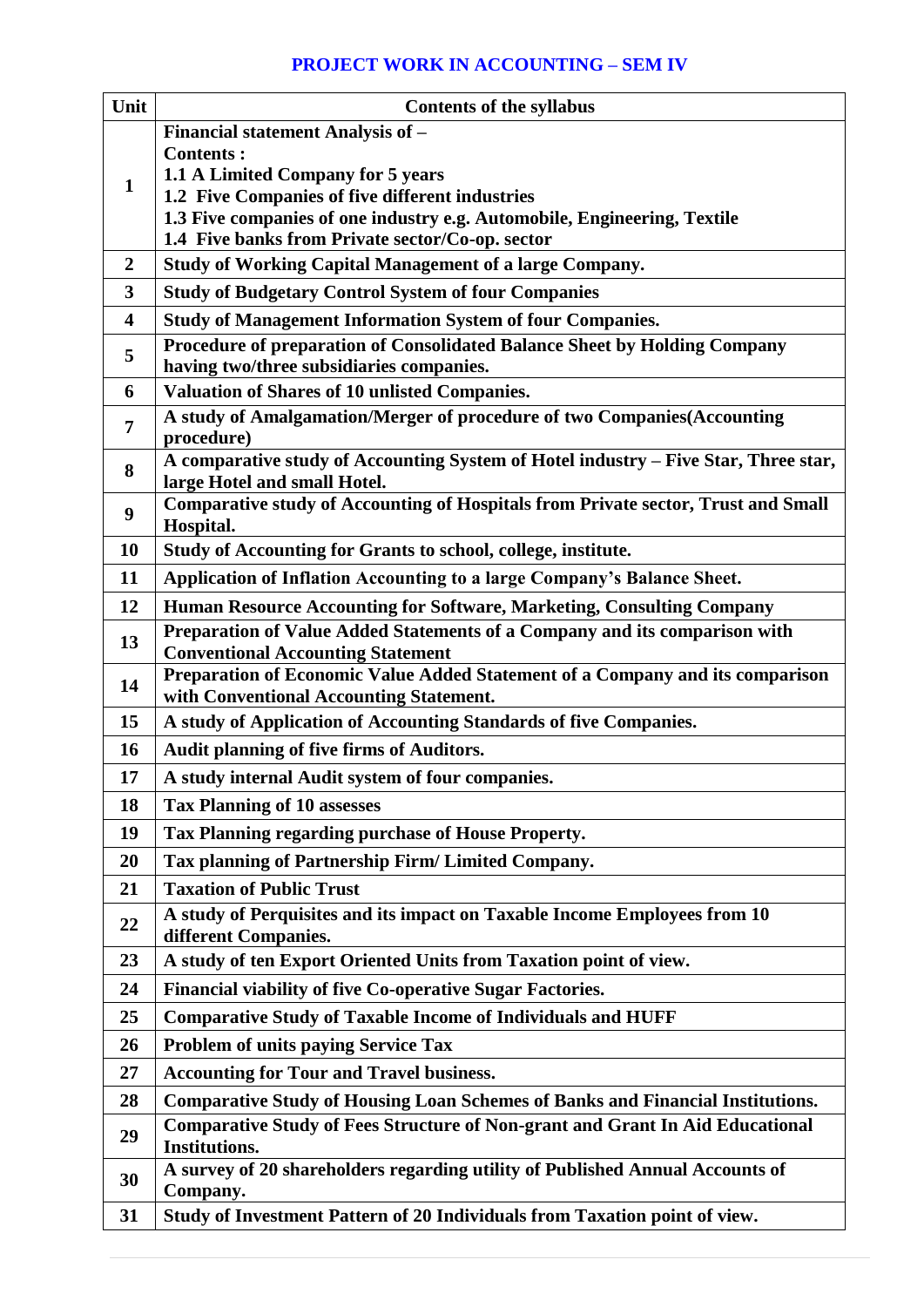| 32 | Preparation of Project Report for Small Scale Industry, Hotel, Xeroxing business,<br><b>Computer Institute, Hospital, Transport Business, Petrol Pump.</b>        |  |  |  |
|----|-------------------------------------------------------------------------------------------------------------------------------------------------------------------|--|--|--|
| 33 | <b>Ascertainment of Cost of Capital from Annual Accounts of five Companie</b>                                                                                     |  |  |  |
| 34 | A financial viability study of Sick Industrial Companies.                                                                                                         |  |  |  |
| 35 | A study of Tax Audit Report of Non-Corporate and Corporate Assesses                                                                                               |  |  |  |
| 36 | A study of Secretarial Audit Report of five companies.                                                                                                            |  |  |  |
| 37 | A study of Cost Audit Report of two companies.                                                                                                                    |  |  |  |
| 38 | A study of Government system Audit of Commercial Undertaking/Local bodies.                                                                                        |  |  |  |
| 39 | <b>Commentary on Public Accounts Committee of Central Government.</b>                                                                                             |  |  |  |
| 40 | A comparative study of different Accounts Software e.g. Tally, SAP, ERP, Local<br>Software etc.                                                                   |  |  |  |
| 41 | Consolidation procedure of different units of an Educational Society.                                                                                             |  |  |  |
| 42 | A study of Significant Accounting Policies of different Companies from different<br>Industries.                                                                   |  |  |  |
| 43 | A study of Qualified Audit Reports of different Companies.                                                                                                        |  |  |  |
| 44 | Comparative study of Advances of Credit Co-op. Societies and Urban Co-op Banks                                                                                    |  |  |  |
| 45 | Preparation of Project Report of Agro based industries, Poultry Farming, Dairy<br>business, Nursery, Horticulture farm.                                           |  |  |  |
| 46 | A study of Vehicle Loan schemes of different Banks.                                                                                                               |  |  |  |
| 47 | <b>Excise Accounting at manufacturing unit.</b>                                                                                                                   |  |  |  |
| 48 | A comparative study of NPA of Urban Co-op Banks                                                                                                                   |  |  |  |
| 49 | A study of Corporate Responsibility Statements of Annual Accounts of 10<br><b>Companies</b>                                                                       |  |  |  |
| 50 | A study of Cash Flow Statement from Annual Accounts of 10 Companies.                                                                                              |  |  |  |
| 51 | <b>Accounting of Leasing and Finance Companies.</b>                                                                                                               |  |  |  |
| 52 | A study of Accounting of Electricity Company, (Tata Power, Ahmedabad Electricity<br>Power Co. Ltd.)                                                               |  |  |  |
| 53 | An exemption under Income Tax Act, availed by 10 different assesses.                                                                                              |  |  |  |
| 54 | A comparative financial analysis of running of Luxury buses by private operators<br>and State Transport Corporation.                                              |  |  |  |
| 55 | Financial Analysis of Produce Exchanges at Taluka Level.                                                                                                          |  |  |  |
| 56 | Comparative study of Annual Report of 3 Co-op Banks for the year ending 2008-09.                                                                                  |  |  |  |
| 57 | Comparative study of Annual Report of 3 Limited companies for the year 2008-09                                                                                    |  |  |  |
| 58 | <b>Various Accounting Policies followed by Financial Institutions</b>                                                                                             |  |  |  |
| 59 | Impact of IRAC Norms of financial position of any co-operative bank over last 3<br>years.                                                                         |  |  |  |
| 60 | Audit classification of a Credit Co-op. Society for last 2 years.                                                                                                 |  |  |  |
| 61 | Determination of Taxable Income of a Charitable Hospital as per Section 11,12,12A<br>& 35 of I.T. ACT Act. 1961.                                                  |  |  |  |
| 62 | Accounting Standards, their application by the limited company to its annual<br>accounts                                                                          |  |  |  |
| 63 | Comparative study of effect of Depreciation Allowance on Book Profit & taxable<br>profits of a limited company for 3 years including carried forward and set-off. |  |  |  |
| 64 | Analysis of any three recent cases decided by High Court.                                                                                                         |  |  |  |
| 65 | Study of fraud cases detected by application of S.A.P.                                                                                                            |  |  |  |
| 66 | Comparative study of Financial Statements of Educational Institutions for 2 years.                                                                                |  |  |  |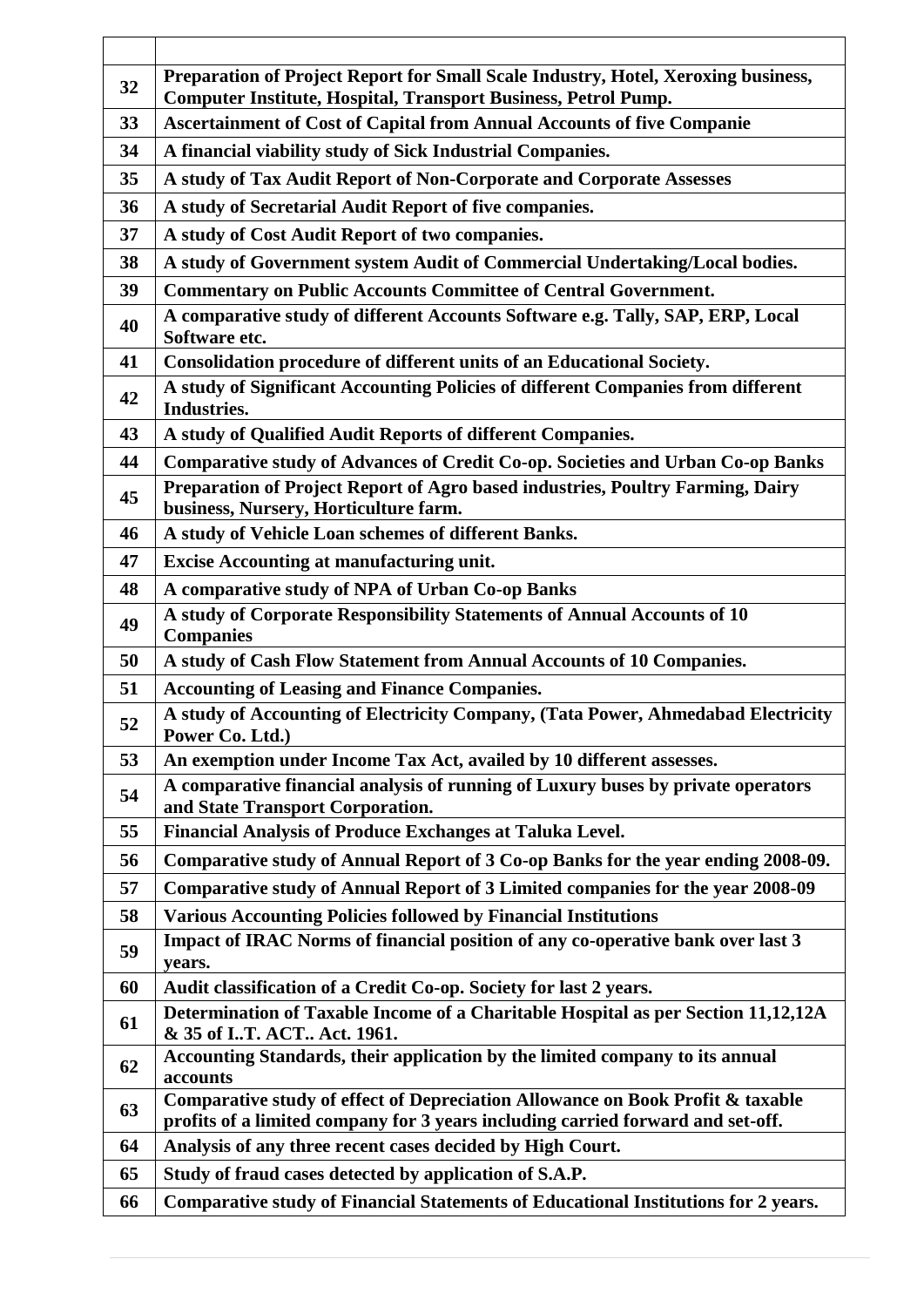## **RECENT ADVANCE IN BUSINESS ADMINISTRATION – SEM IV**

| <b>Detailed syllabus</b> |                                                                                                                            |                                                   |  |  |
|--------------------------|----------------------------------------------------------------------------------------------------------------------------|---------------------------------------------------|--|--|
| Unit                     | <b>Contents of the syllabus</b>                                                                                            | <b>Number</b><br><sub>of</sub><br><b>Lectures</b> |  |  |
|                          | <b>Title of the topic: Contemporary Issues in Business Administration.</b>                                                 |                                                   |  |  |
|                          | <b>Contents:</b>                                                                                                           |                                                   |  |  |
|                          | 1.1 Change management – Concept, Significance.                                                                             | 10                                                |  |  |
| $\mathbf{1}$             | 1.2 Managing change-Important features Dimensions.                                                                         |                                                   |  |  |
|                          | 1.3 Approaches towards managing change.                                                                                    |                                                   |  |  |
|                          | 1.4 Futuristic and strategic approach toward changing business                                                             |                                                   |  |  |
|                          | Environment.                                                                                                               |                                                   |  |  |
|                          | <b>Corporate Governance and Business Ethics</b>                                                                            |                                                   |  |  |
|                          | <b>Title of the topic:</b> Approaches to quality management.                                                               |                                                   |  |  |
|                          | <b>Contents:</b>                                                                                                           |                                                   |  |  |
|                          | 2.1 Kaizen.                                                                                                                |                                                   |  |  |
| $\overline{2}$           | 2.2 Total Quality management.                                                                                              | 12                                                |  |  |
|                          | 2.3 Six sigma Technique feature & utility.                                                                                 |                                                   |  |  |
|                          | 2.4 Five 's' system of Quality management                                                                                  |                                                   |  |  |
|                          | <b>ISO and Its Implementation Process</b>                                                                                  |                                                   |  |  |
|                          | Voice of Customer a quality function                                                                                       |                                                   |  |  |
|                          | <b>Title of the topic: Enterprise Resource Planning</b>                                                                    |                                                   |  |  |
|                          | <b>Contents:</b>                                                                                                           | 14                                                |  |  |
| 3                        | 5.1 Concept & features of E. R. P.<br>5.2 Tools of E. R. P.                                                                |                                                   |  |  |
|                          |                                                                                                                            |                                                   |  |  |
|                          | 5.3 Applying E. R. P. In business.                                                                                         |                                                   |  |  |
|                          | 5.4 Computers & E. R.P.                                                                                                    |                                                   |  |  |
|                          | <b>Enterprise Performance Management with help of ERP</b><br><b>Title of the topic : Cross- Cultural management system</b> |                                                   |  |  |
|                          | <b>Contents:</b>                                                                                                           |                                                   |  |  |
|                          | 4.1 Global management system - Concept, & Significance.                                                                    |                                                   |  |  |
| $\overline{\mathbf{4}}$  | 4.2 Issues in cross cultural management.                                                                                   | 12                                                |  |  |
|                          | 4.3 Acquisition & mergers-Role & importance                                                                                |                                                   |  |  |
|                          | 4.4 Current Trends in acquisitions & mergers national & International                                                      |                                                   |  |  |
|                          | scenario.                                                                                                                  |                                                   |  |  |
|                          | <b>Title of the topic: Turn Around management</b>                                                                          |                                                   |  |  |
|                          | <b>Contents:</b>                                                                                                           |                                                   |  |  |
|                          | 5.1 Concept & Significance of turn around management.                                                                      |                                                   |  |  |
|                          | 5.2 Techniques of turn around management.                                                                                  |                                                   |  |  |
| 5                        | 5.3 Turn around management prerequisite for success.                                                                       | $08 + 04$                                         |  |  |
|                          | 5.4 Take over & turn around management.                                                                                    |                                                   |  |  |
|                          | 5.5 Restructuring & Reorganization of business.                                                                            |                                                   |  |  |
|                          | <b>Case Study on Turn around Management of Companies</b>                                                                   |                                                   |  |  |
|                          | <b>Total Number of Lectures</b>                                                                                            | 60                                                |  |  |